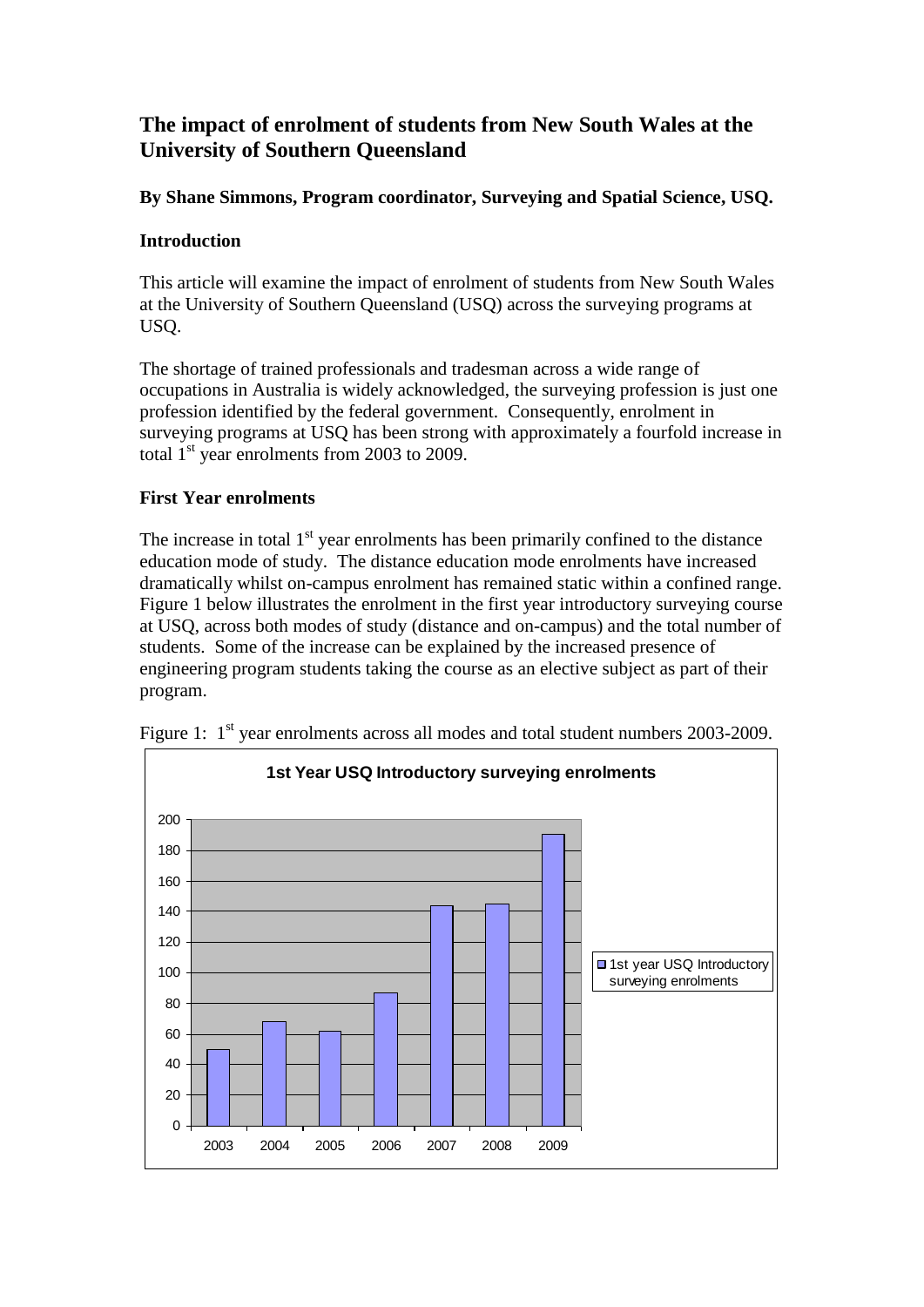#### **Impact of NSW student enrolments in USQ programs**

The total number of students enrolled in surveying programs from New South Wales represents a significant proportion of the total student cohort at USQ. The proportion of students resident in New South Wales as opposed to total survey students at USQ is approximately 25%. This figure represents a significant percentage and especially as a gross figure of 164 students across all survey programs, see Table 1 below. USQ offers programs in surveying from 2 year to 4 year full-time study programs (or 4 year to 8year part-time study) as the Associate Degree in Spatial Science (2 year program, ADSS) to a Bachelor Spatial Science Technology (3 year program, BSST) to a full Bachelor Spatial Science Degree (4 year program, BSPS). For all intensive purposes there are an equal number of enrolments in the full degree BSPS program as there is in the associate degree ADSS program.

The surprise lies in the number of students from NSW studying in USQ surveying programs. The student numbers at USQ in surveying represents a significant proportion of the total survey student cohort in NSW studying across all tertiary surveying programs.

It is significant to observe in Table 1 that whilst NSW represents approximately 25% of the total survey student cohort, the NSW proportion increases significantly to 33% of the students in the 4 year BSPS program. The implication of the proportional increase lies with the intention to head down a cadastral registration path by students and also the impact of NSW Tafe and the articulated pathway for entry to USQ programs.

Table 1: Proportion NSW students to total USQ students by both student numbers and 4 year degree program.

|                              | <b>NSW USQ</b> | <b>USQ total</b> | % NSW to USQ |
|------------------------------|----------------|------------------|--------------|
| All students/programs        | 164            | 663              | 25%          |
| <b>BSPS program students</b> | 65             | 198              | 33%          |
| <b>BSST program students</b> | 35             | 198              | 18%          |
| <b>ADSS program students</b> | 64             | 198              | 32%          |

Many NSW TAFE surveying diploma students seek to upgrade their TAFE diploma to a tertiary degree via enrolment in USQ programs. The NSW TAFE system provides a solid grounding for an articulated pathway to tertiary programs leading to registration as a land or mine surveyor. For example USQ has had some very good students and valuable professional members whom have articulated from NSW TAFE. For NSW TAFE students, USQ has well identified articulation pathways, for example the 2 year Advanced Diploma in Surveying NSW TAFE will receive 1.5 years of credit in the full degree Bachelor of Spatial Science (Surveying) program.

Members may be interested in the geographic spread of students. As expected the majority of USQ survey students are located in the Sydney and Hunter regions extending along the mid-North and Tweed coast regions, see Figure 2.

Figure 2: Spread of USQ survey enrolments across regional centres in NSW.